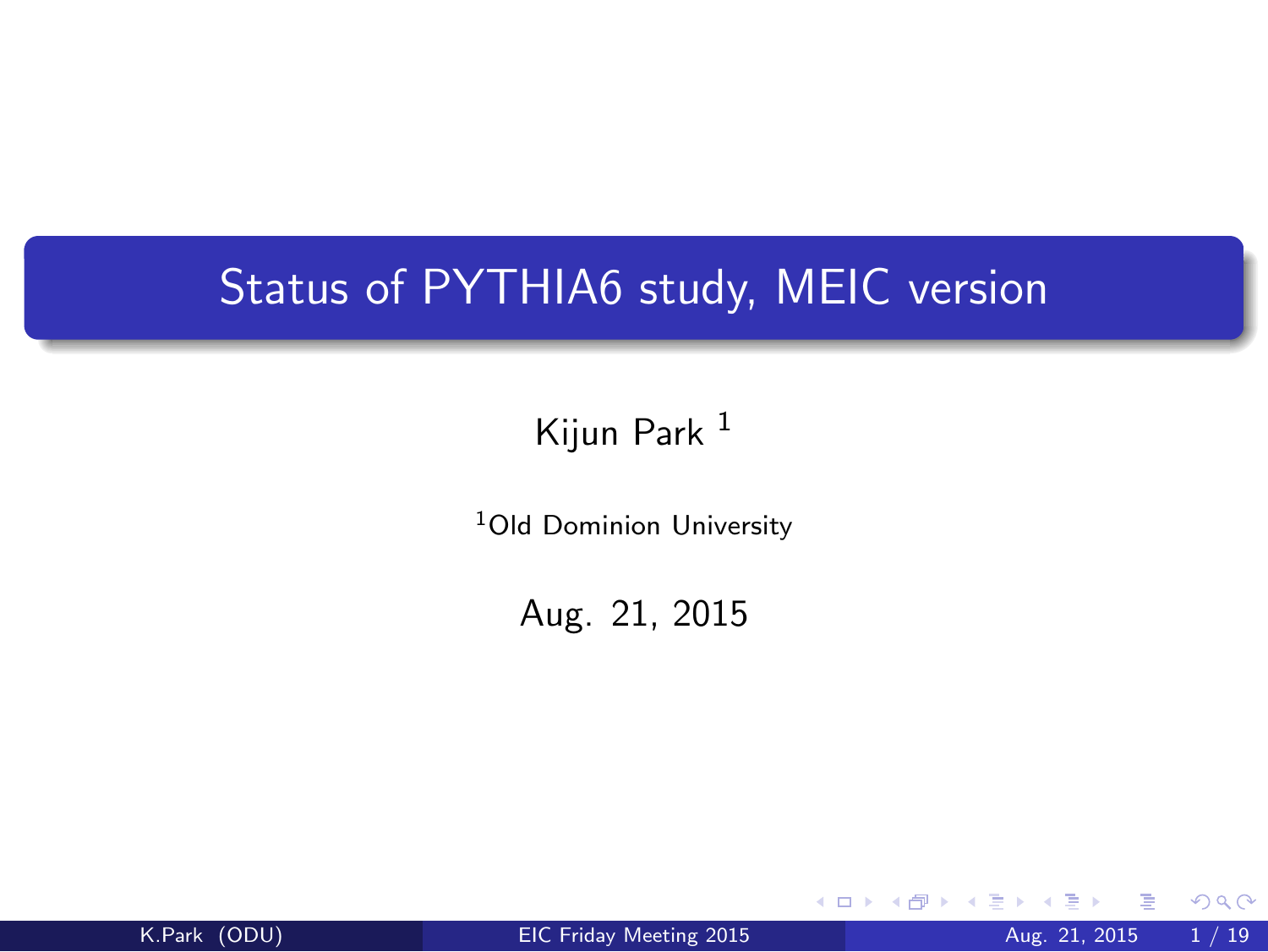- **•** File Download from > svn co https://jlabsvn.jlab.org/svnroot/eic/evgen/pythiaeRHIC
- "1.0.0/README or HOW-TO-CONFIG" provides :
	- a brief introduction/compile/install
	- additional info and some troubleshooting
	- typical installation time is about an hour
- Code's distributed to and tested by
	- ODU, GSU, CUA, JLAB, DUKE, ...

つひひ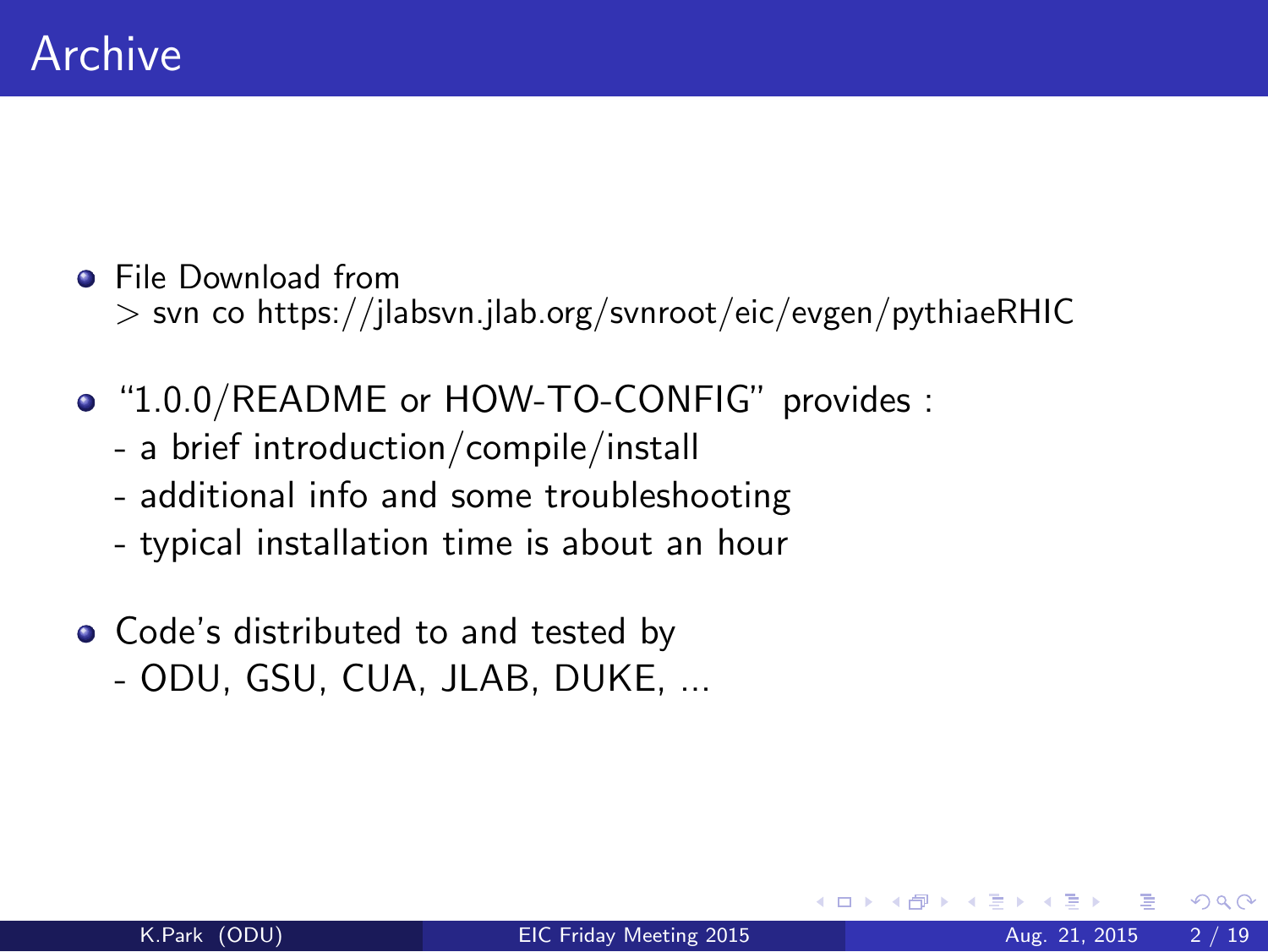- A slight modification from eRHIC PYTHIA6
- **Crossing angle: 50mrad for MEIC config.**
- **Q** Particles list in the PYTHIA6.155
- **Output format matches with GEMC**
- Add flag for intermediate particle/unphysical particle/(anti)quark/gluon for GEMC

You can find more examples (current studies) under:

[https://eic.jlab.org/internal/index.php/Detector\\_Working\\_Group\\_Meetings](https://eic.jlab.org/internal/index.php/Detector_Working_Group_Meetings)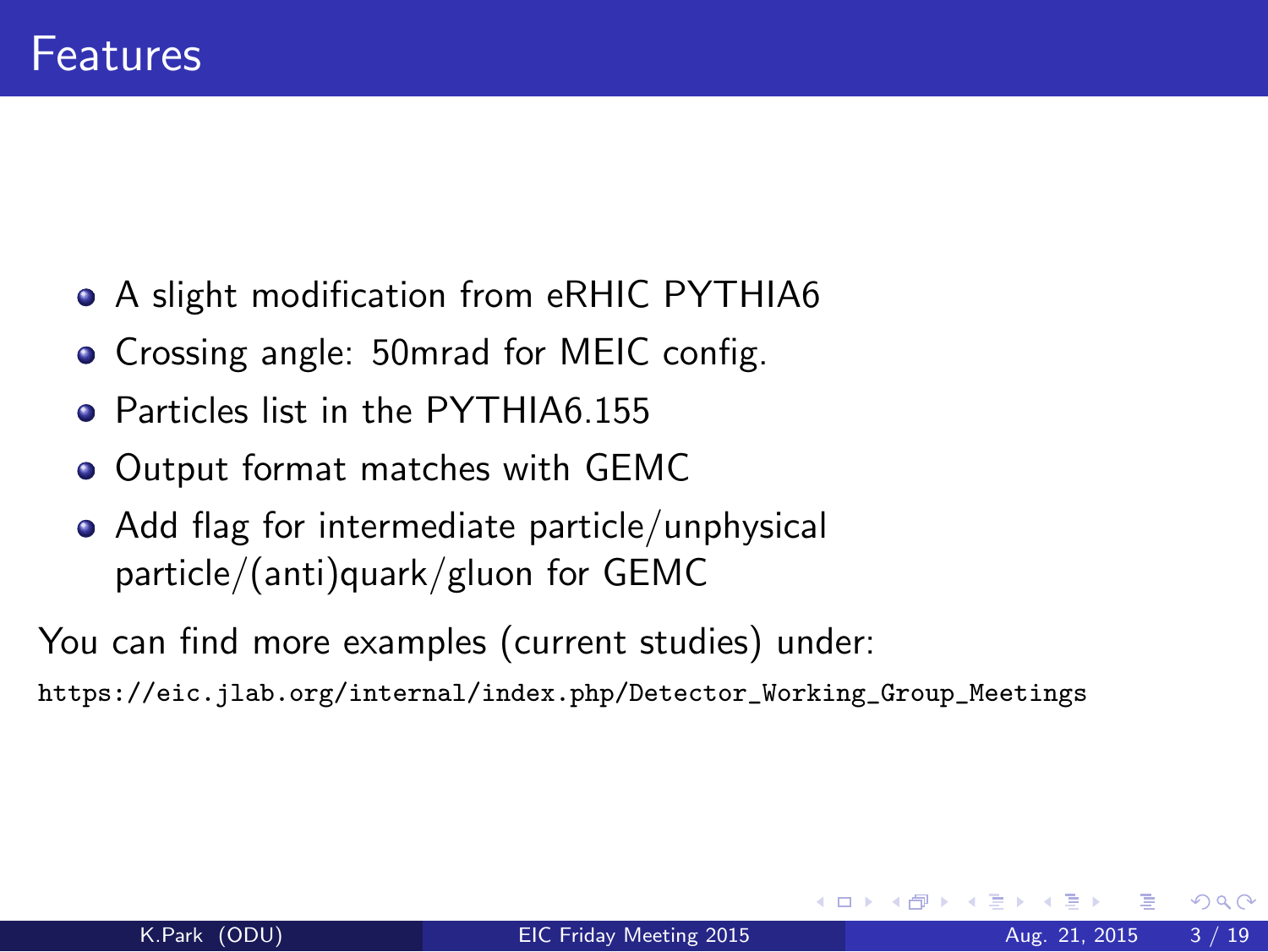## Snapshot of PYTHIA6 kinematics:  $(e, p) = (5, 100)$  GeV

 $[x_{BJ}^{min}:x_{BJ}^{max}]=[10^{-4}:10^{-3}], [Q_{min}^2:Q_{max}^2]=[10^{-3}:10^{-2}]$ 



 $QQ$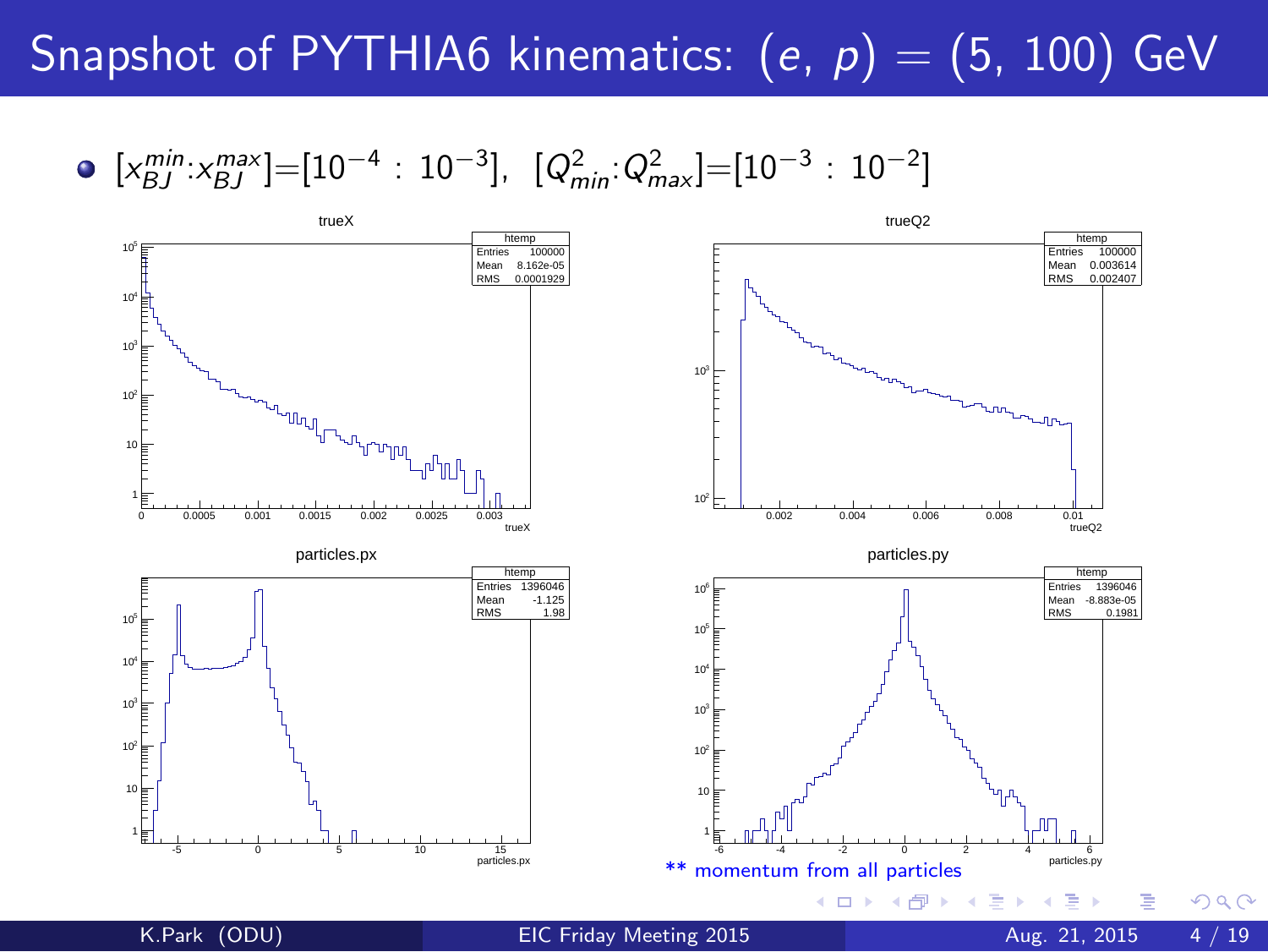## Snapshot of GEMC with PYTHIA6 event

- neutrons: black -
- photons: blue -
- e <sup>−</sup>: cyan -
- protons: orange -
- $\bullet$  $\pi^+$ : - magenta -
- $\pi^-$ : yellow - $\bullet$
- all other particle colors : charge basis  $-$  q  $=$  +1:  $-$  red  $-a=-1$ : - white -



同

K.Park (ODU) [EIC Friday Meeting 2015](#page-0-0) Aug. 21, 2015 5 / 19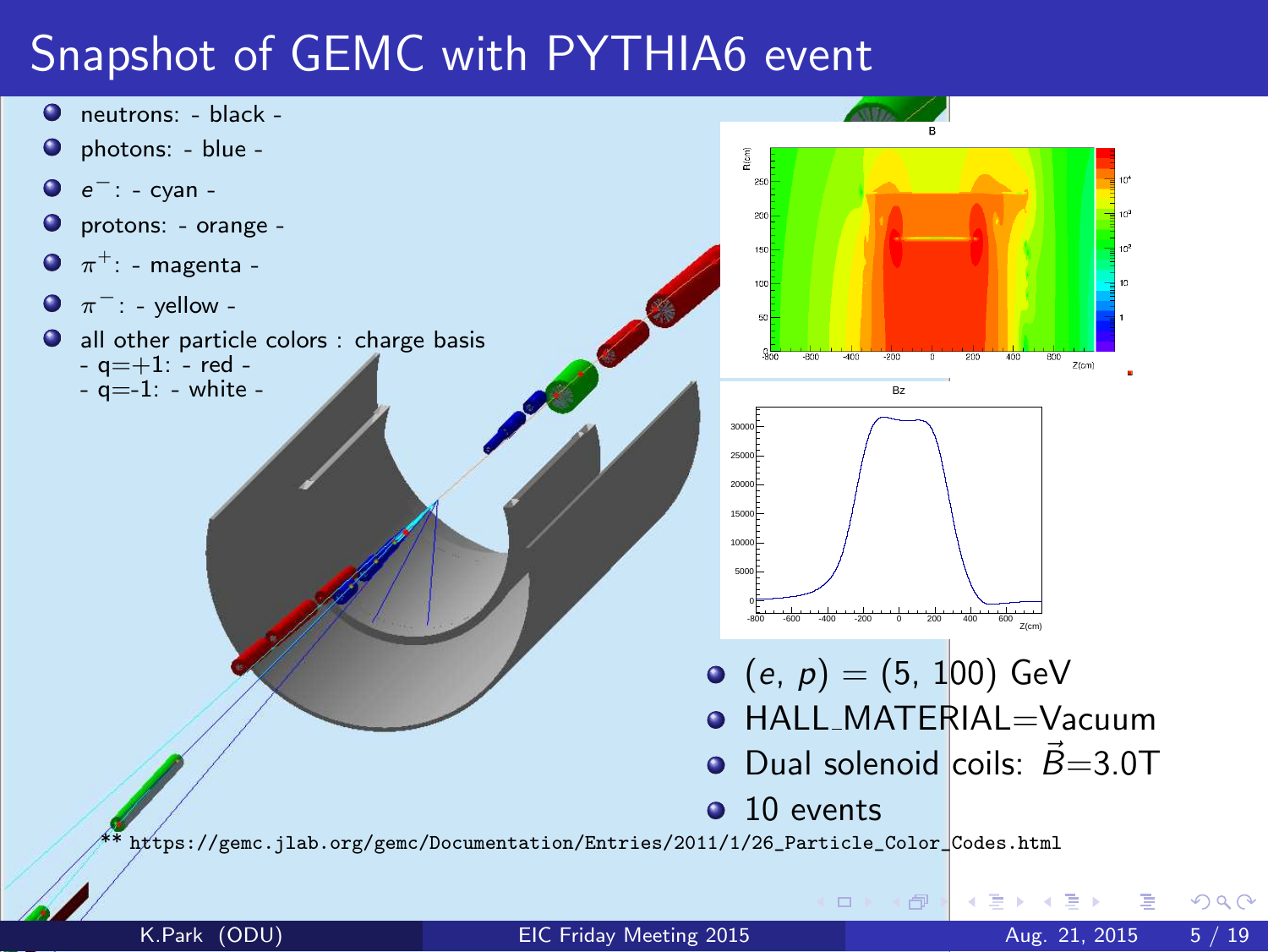#### Spectator protons and Neutrons

Optimization of D2 position  $(X', Z'$  by shift-parameter  $(b_{xz})$ , tilt angle  $(\theta)$  )



(left) spectator proton (STEGs, 50GeV), (right) neutron (PYTHIA)

つひひ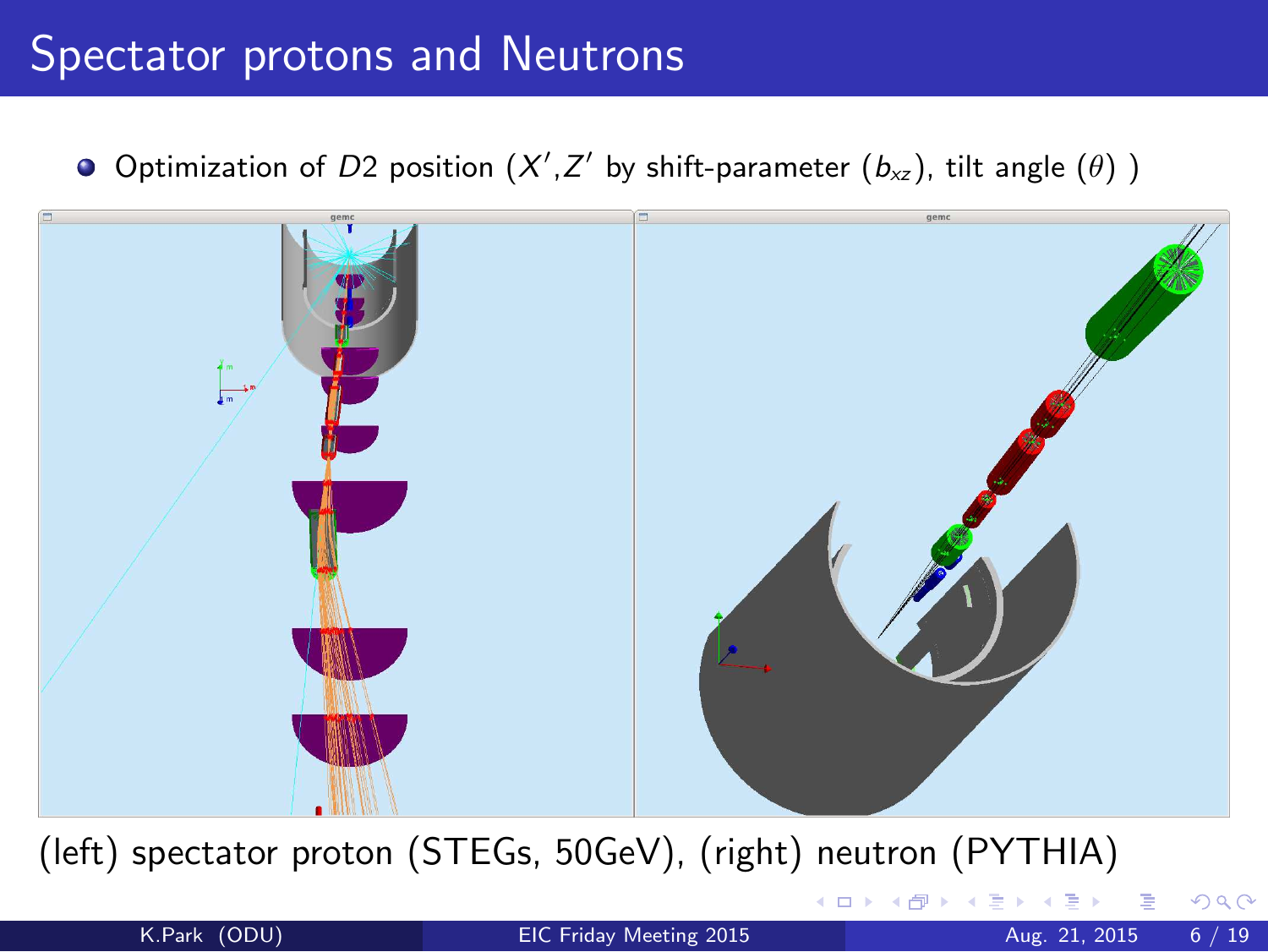#### $Acc = #$ . Evnt passed Dipole2 /  $#$ . Evnt of GEN

 $\bullet$  event passes all beam line magnets  $(D1/Q1/Q2/Q3/D2)$ 



\*\* Note that shift parameter and tilt angle  $\times 1/100$ 

4 D F

 $298$ 

÷.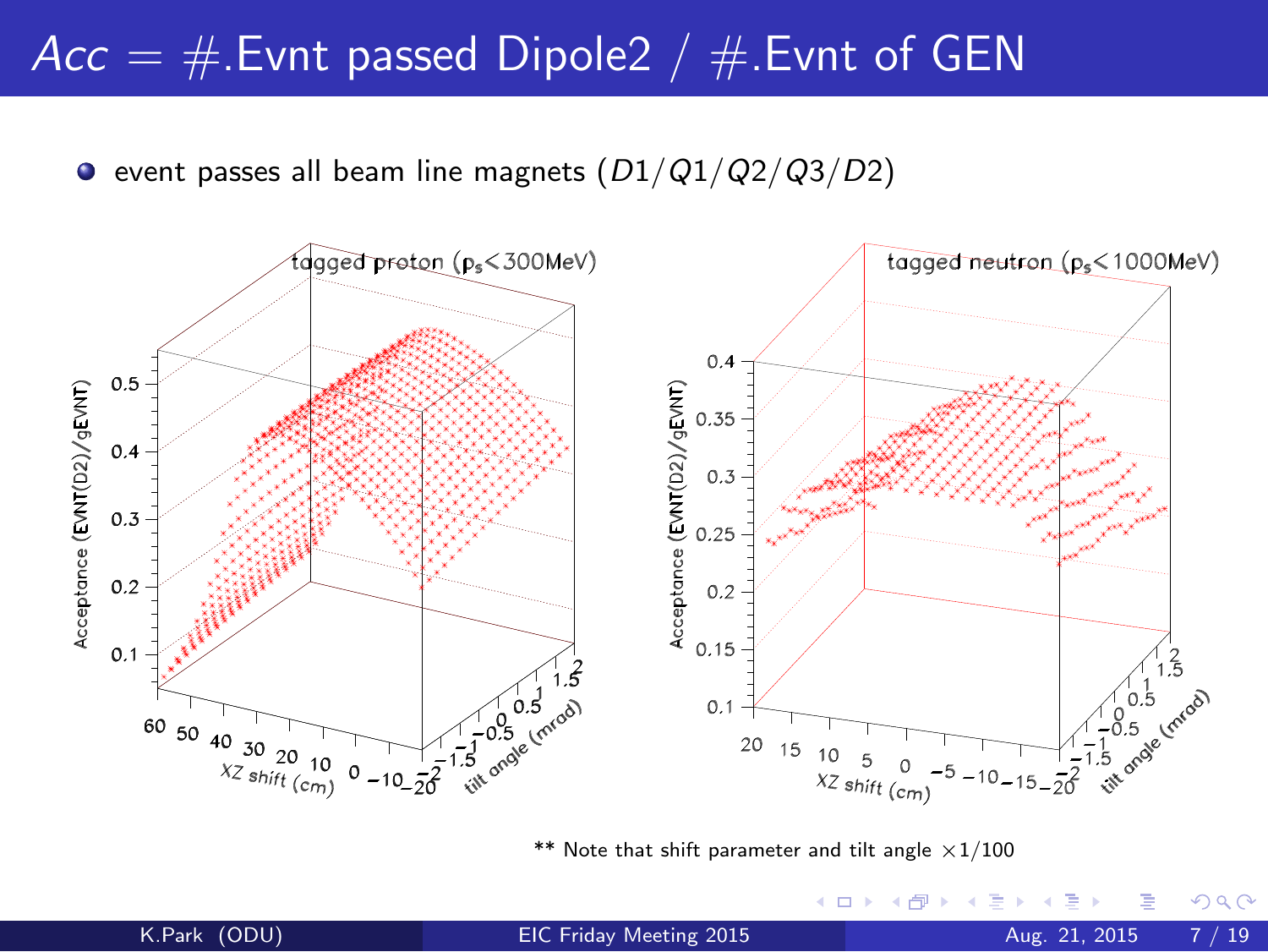## Example [1]: ZDC study - display only 50 events -

- $$i_d s_d ipole2 X = -1.0192580791$  (m)
- $$i_d s_d i_pole2_Z = 19.77280729$  (m)
- $shiftparaB = 5/100$
- $\bullet$  $$i_d s_d ipole2$  Theta = 2/100 (mrad)



- $[x_{BJ}^{min}:x_{BJ}^{max}]=[10^{-4}:10^{-3}]$
- $[Q_{min}^2:Q_{max}^2]=[10^{-3}:10^{-2}]$
- **•** Standard GVMD model
- 5M generated
- Neutron selected only (flag)
- ZDC detector geometry ???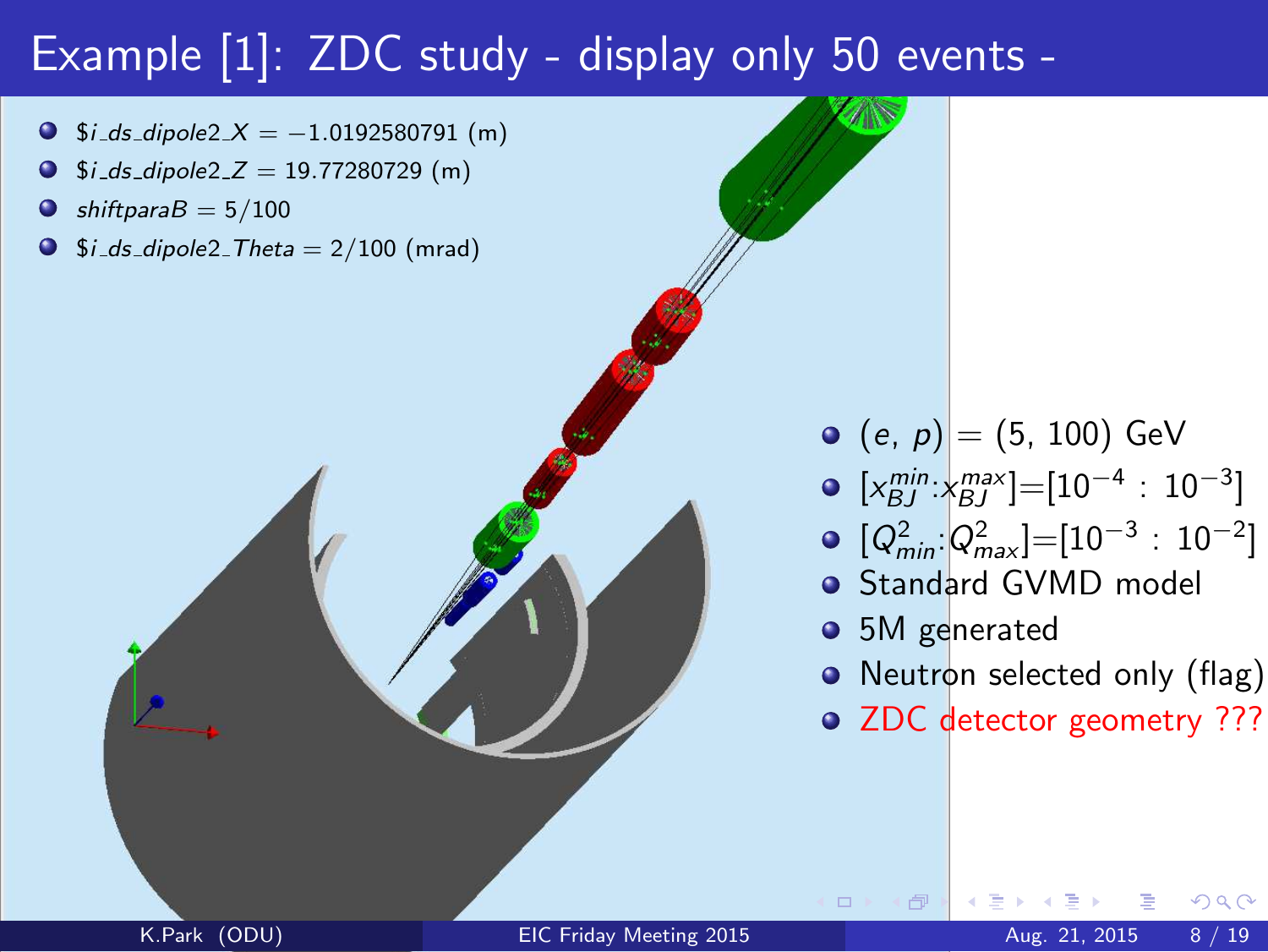# Neutron distribution at each magnet with  $parab = 0.05$  &  $\theta_{\text{tilt}} = 0.02$



\*\* photon  $flux = VINT(319)$  in PYGAGA

 $QQ$ 

メロト メ都 トメ ヨ トメ ヨト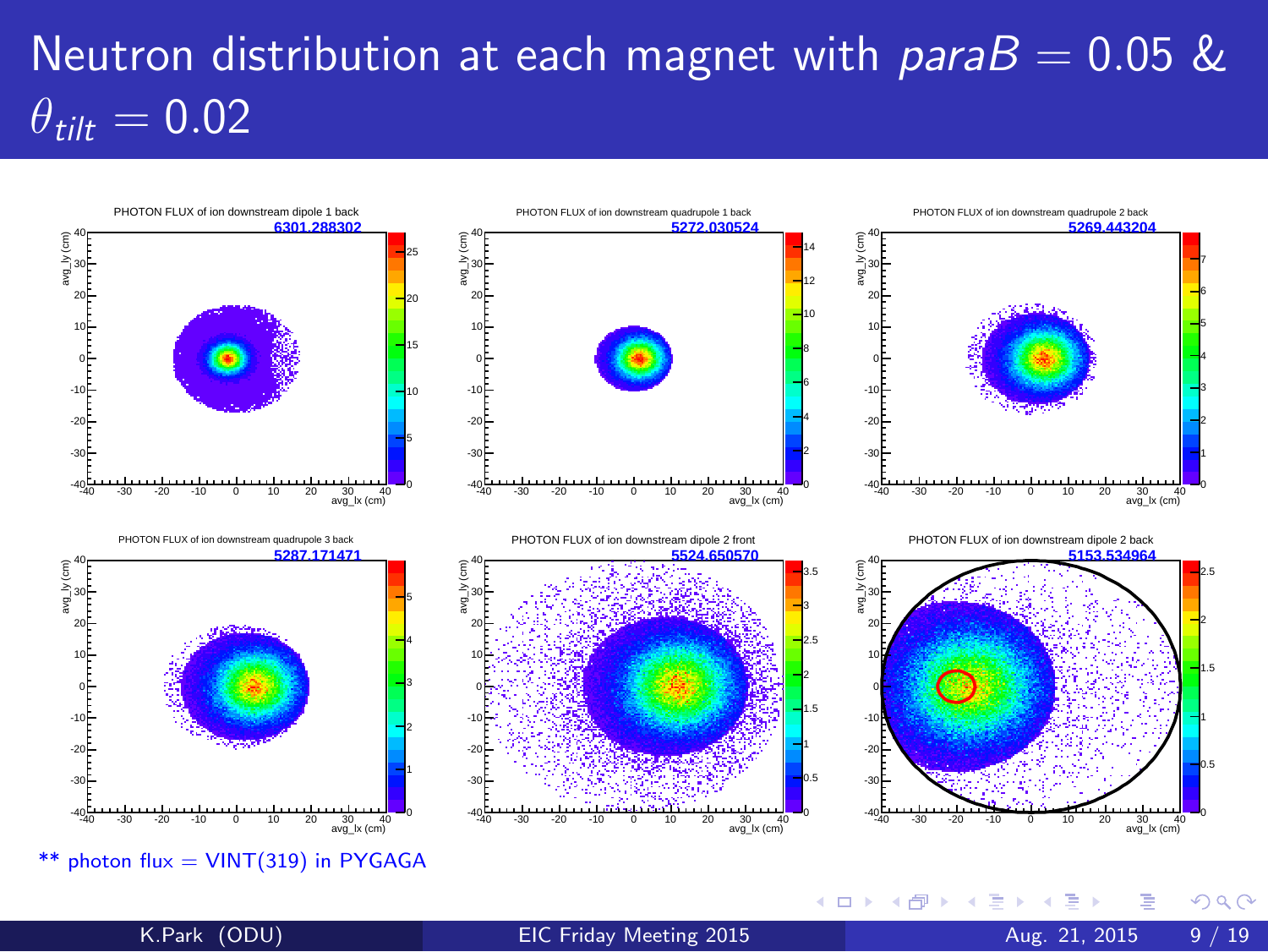#### Neutron distribution  $\rightarrow$  radiation dose



Eenergy at Ion Dipole2back with avg\_local\_coord

- Neutron energy distribution after 2nd Dipole
- **•** Estimation irradiation dose around center
	- approx. 230 neutron count/cm<sup>2</sup>
- PYTHIA luminosity ...dose...total energy
- acceptance/efficiency plots

<sup>\*\*</sup> Wighted by virtual photon flux \*\* blue : full dipole area, red : 10cm circle area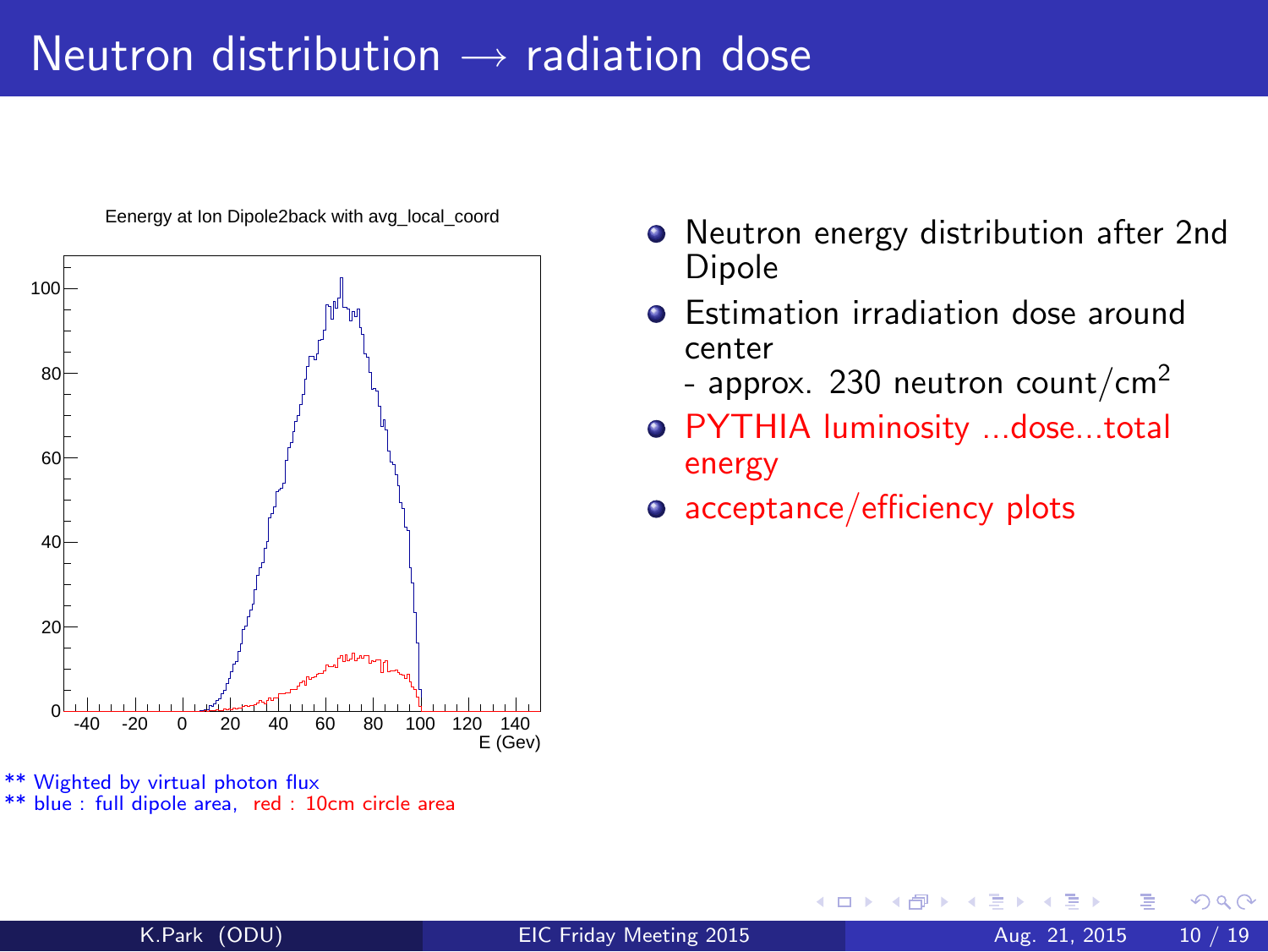## Example [2]: Multiplicity study with DIRC bar

- $(e, p) = (5, 100)$  GeV
- DIRC detector (particle color code same as previous slide)
	- Whole (left) vs. One of 16 segments (right)

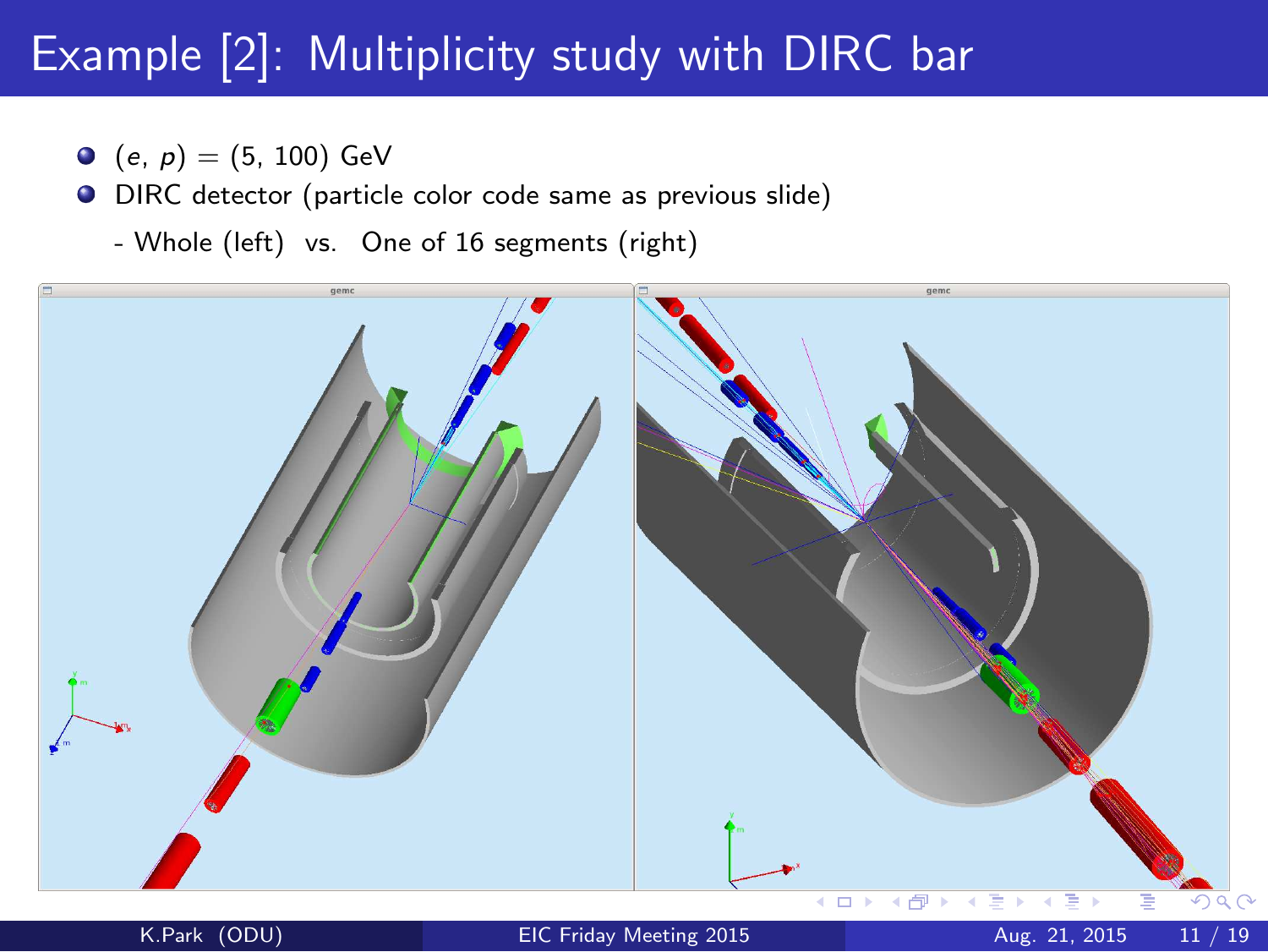#### Snapshot of DIRC in GEMC

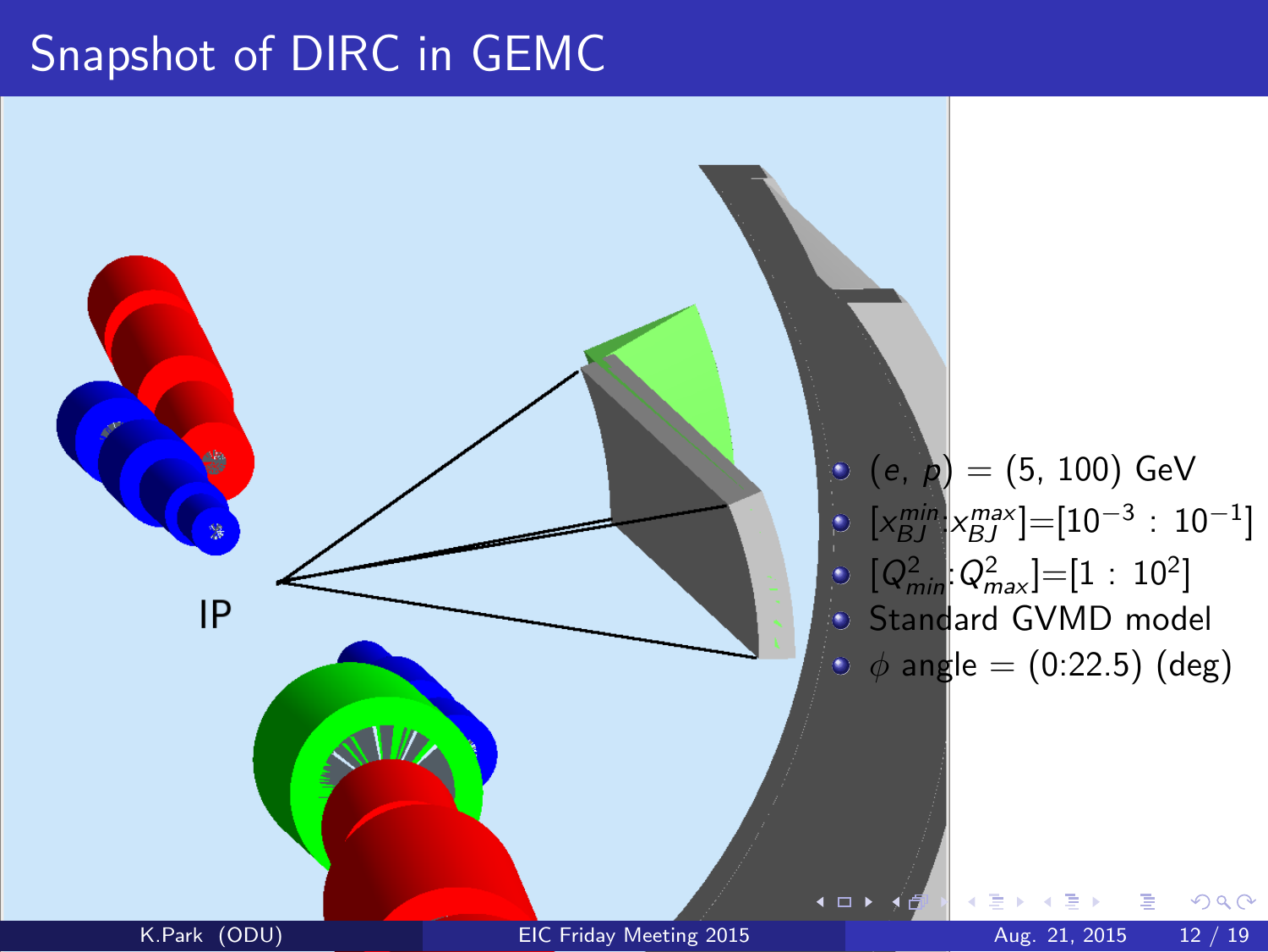## Snapshot of DIRC in GEMC

- $(e, p) = (5, 100)$  GeV
- DIRC detector (few tens of events)
	- No kinematic restriction (top)
	- Event filtered out with specific  $\phi_h$ angle (bottom)
	- Active detector area
	- $\text{\$detector'' sensitivity''} = "flux'';$
	- $\text{\$detector'' hit_type'' = "flux'';$

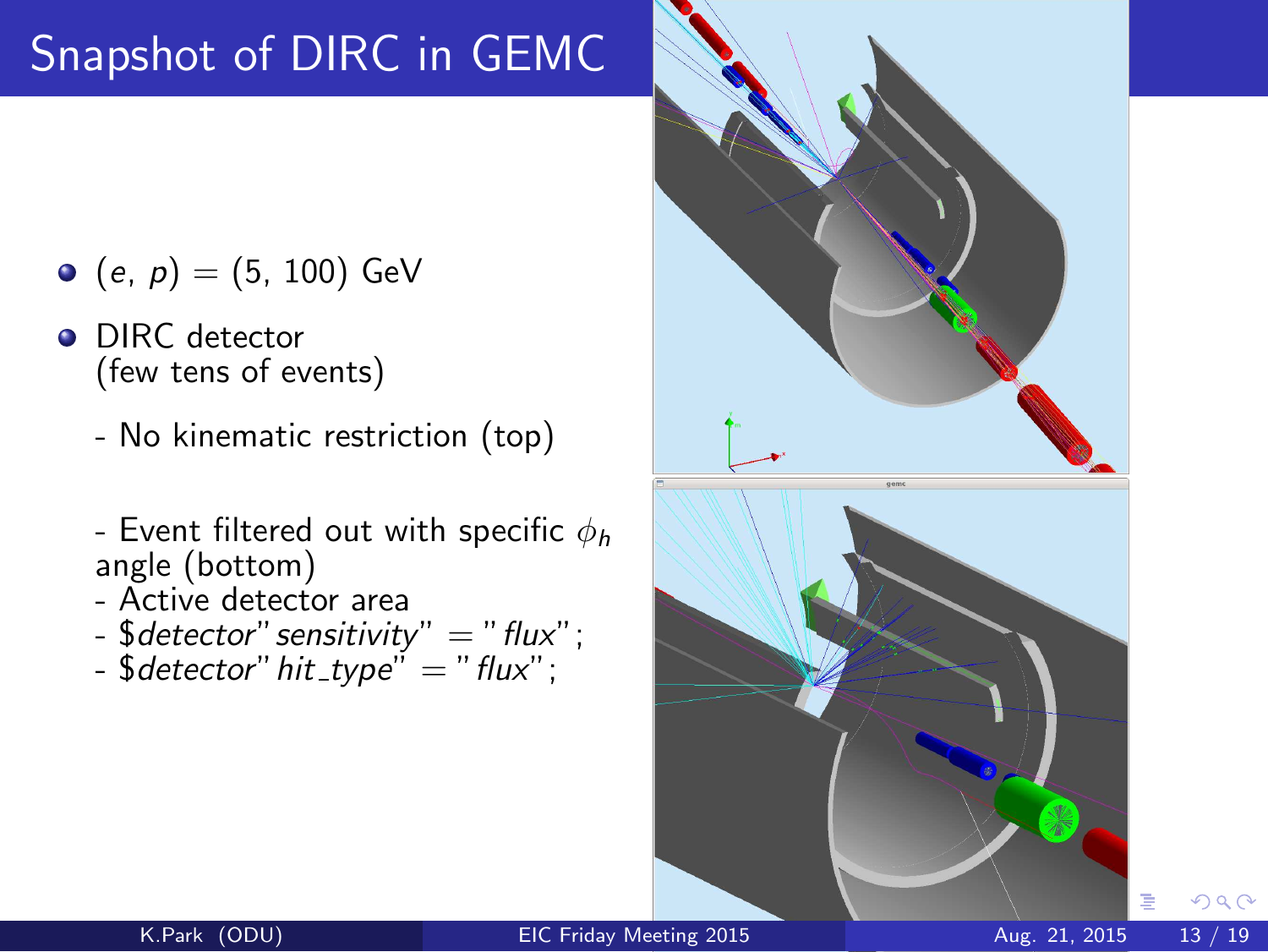#### Event distribution on DIRC bar

- A single DIRC segment  $\bullet$
- Num. of Event vs. angular distribution  $\bullet$  $\phi$ (right-top),  $\theta$ (right-bottom)
- Number of hit (hitn)  $\bullet$
- Nominal(blue) vs.  $hitn > 2(\text{red})$  $\bullet$



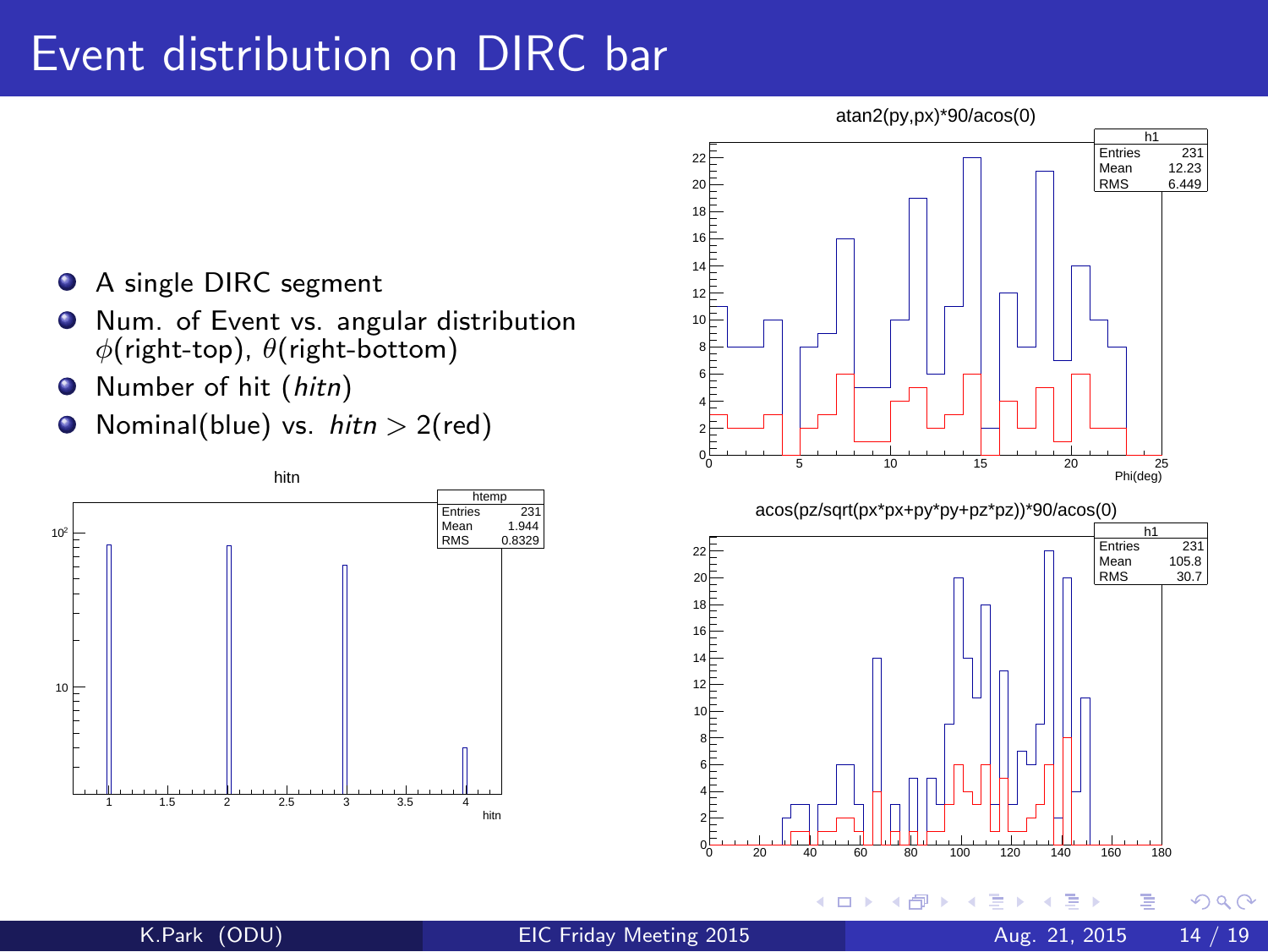- On going work PYTHIA6 and (8) as initial project for MEIC
- $\bullet$  Increasing interest from various institutions/groups
- Incorporation with GEMC for full chain of simulation
- Certainly it is crucial for more realistic/sophisticate simulation
	- physics event distribution
	- detector efficiency
	- particle multiplicity
	- physics background
	- $-$  etc...

つへへ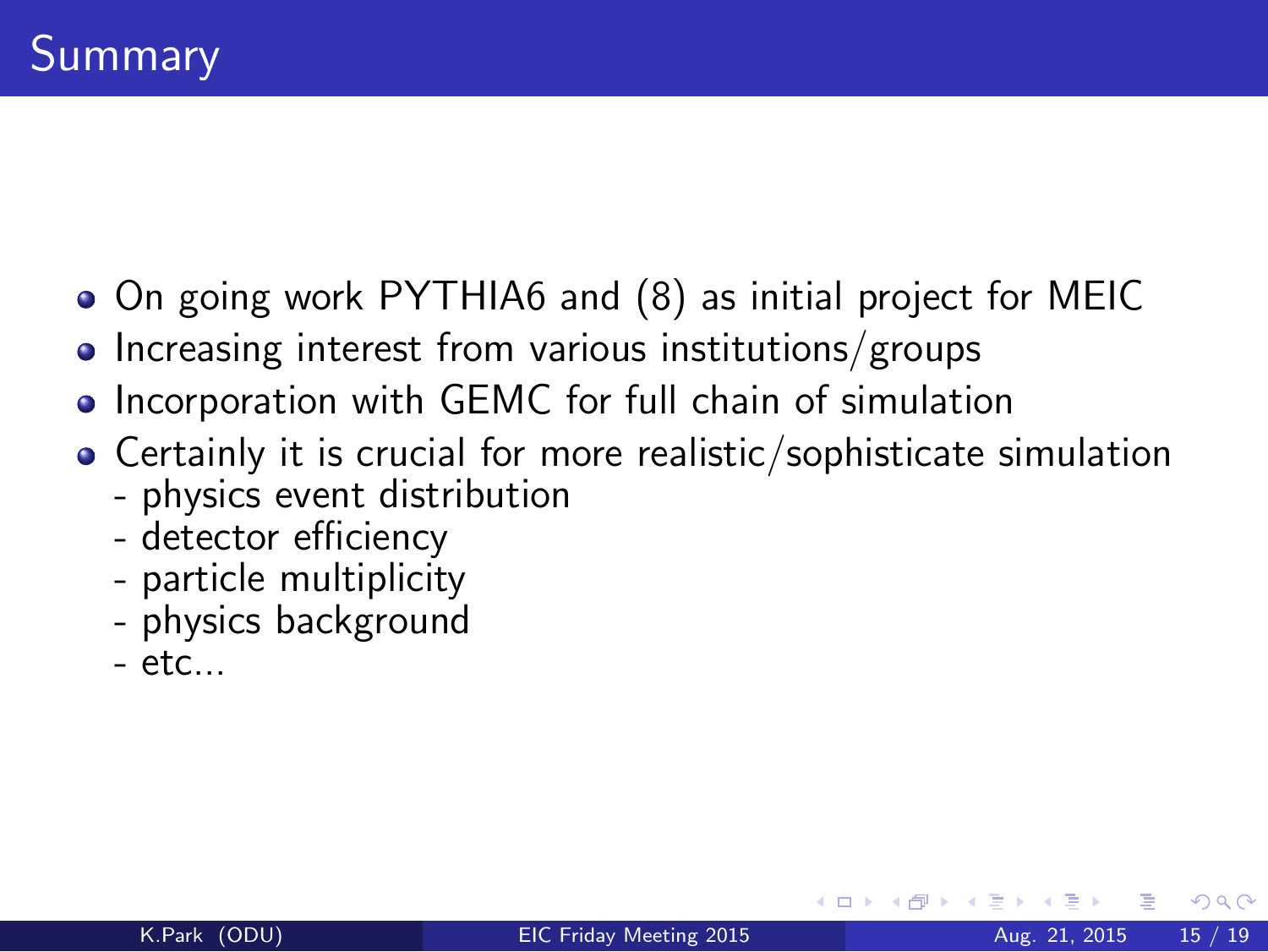#### BACKUP

| K.Park (ODU) |  |
|--------------|--|
|              |  |

 $\equiv$  990

K ロ K K 御 K K 君 K K 君 K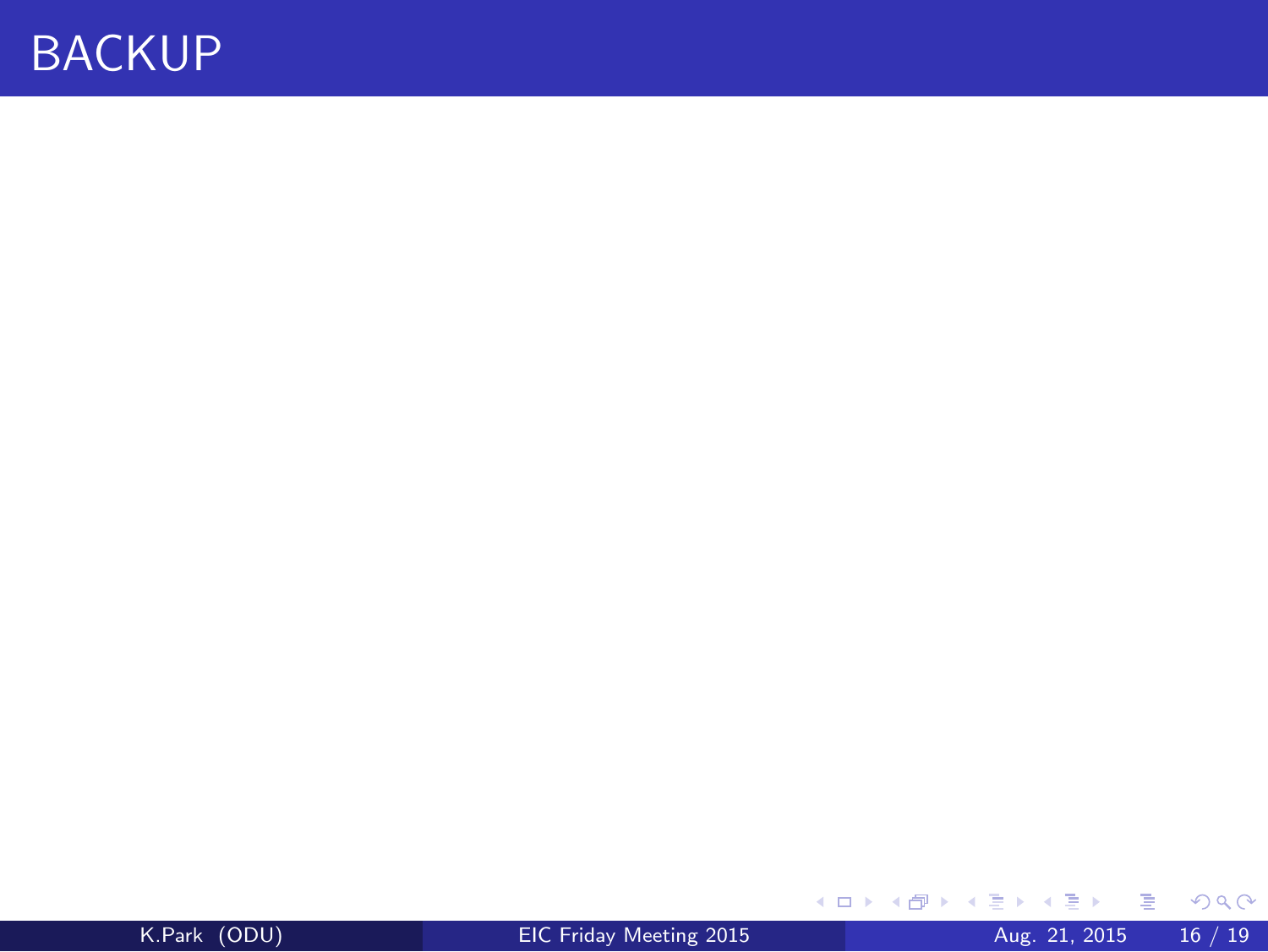# MEIC Beam line /Spectator Tagging  $eD \to e'p_sX$



Left: MEIC beam-line with spectator proton (red rays) and scattered electrons (blue rays), Right: Acceptance as function of  $p_T$ ,  $\alpha_R$  at the exit of the second dipole. Acceptance drops at smaller  $\alpha_R$ due to the second dipole geometry. Note that  $\alpha_R$  goes the same way with bending spectator proton at the second dipole.

K.Park (ODU) [EIC Friday Meeting 2015](#page-0-0) Aug. 21, 2015 17 / 19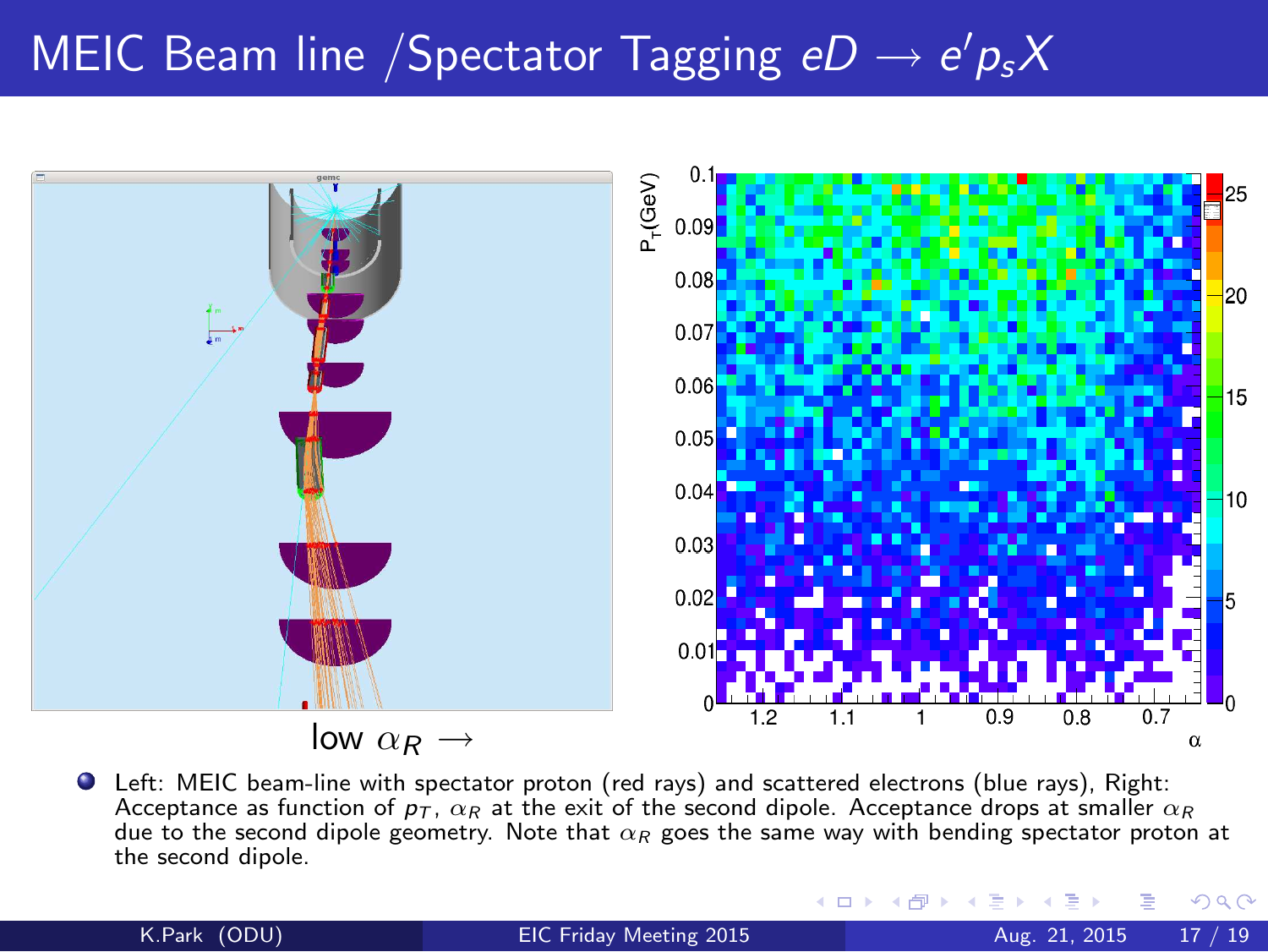## $D2$  adjust coordinate in GEMC —– [backup] –



- o purple half disk: virtual detectors
- o local magnet coordinate
- $\bullet$   $\pm b$ : shift parameter B
- theta( $\theta$ ): tilt angle - sign: direction